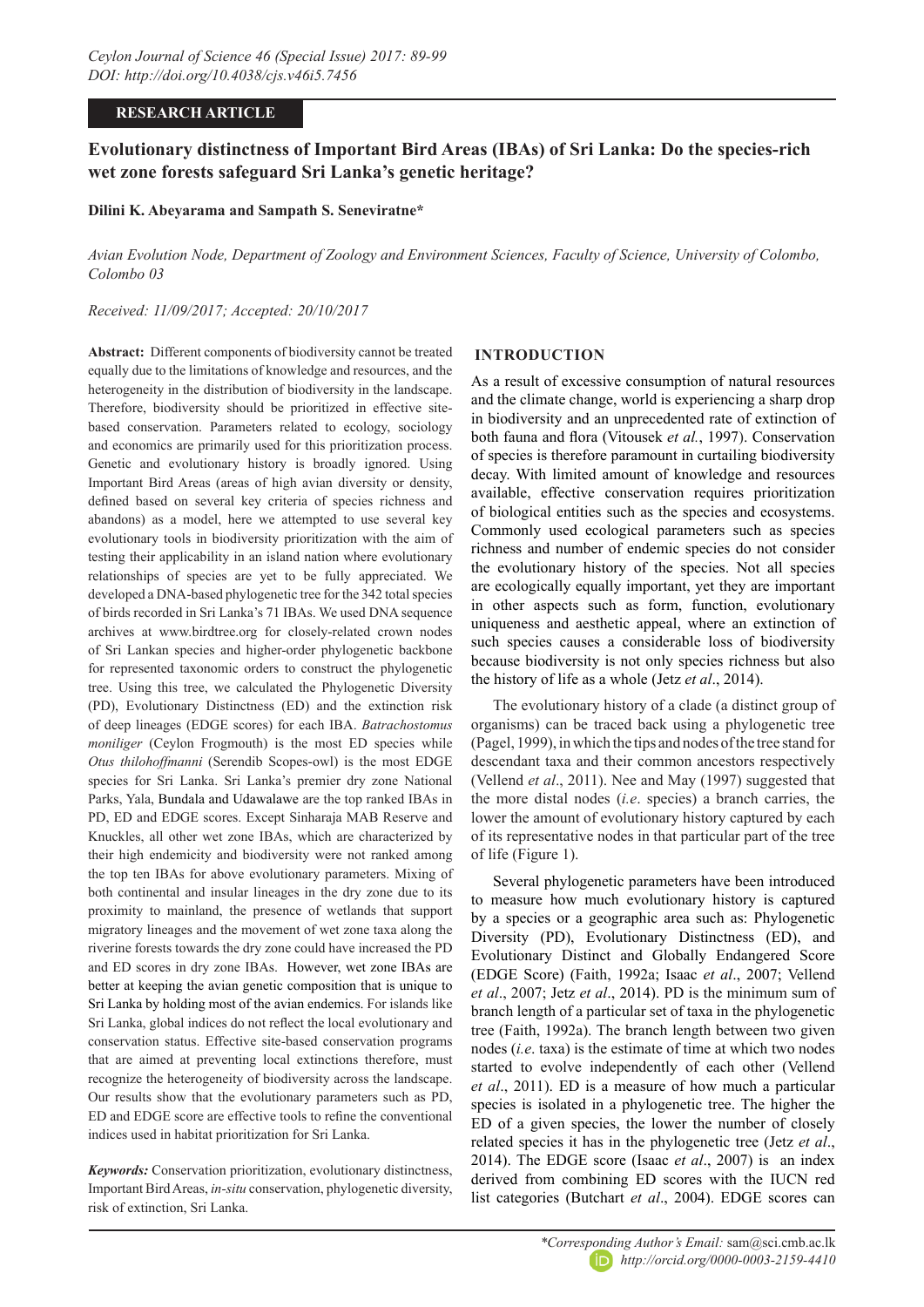

**Figure 1:** A schematic phylogenetic tree illustrating the unequal representation of evolutionary history captured by each of the nine distal nodes (A to A'') after (Nee & May, 1997).

be directly used to set conservation priorities (Isaac *et al*., 2007).

Mean Pairwise Distance (MPD) is another phylogenetic measurement that is used to determine whether the species found in a given area are more closely related than predicted by their form and function**.** MPD is measured as a summation of the evolutionary relatedness of all the pairs of species found in that area (Webb *et al.,* 2002).

Effective conservation could be achieved through sitebased conservation measures (Jetz *et al*., 2014). Since the global distribution and abundance of taxa is not uniform (Brusatte *et al.* 2015, Jetz *et al.* 2014), similar to what has been recognized in IUCN red listing criteria (National Red List, 2012), the conservation prioritization should recognize the heterogeneity of evolutionary and ecological criteria across the landscape. Therefore, global PD, ED or EDGE values do not fit to assess the level of accumulation of lineages and risk of local extinctions of globally widespread species in the regional or national level (*e.g*. in an island like Sri Lanka). There are numerous criteria available for site selection. For example biodiversity indices such as Simpson Index (Simpson, 1949), legislative descriptions such as National Parks and sites marked for species based conservation such as 'Important Bird Areas' (IBAs) can be used to compare sites.

IBAs are sites that have international significance on the conservation of birds and were introduced by a global consortium of bird-related organizations called BirdLife International (BirdLife International, 2016). IBAs have both regional and global significance; they have been selected based on scientific and objective standards associated with globally threatened species, restrictedrange species, biome-restricted species and large bird aggregations (BirdLife International, 2016). There are 71 IBAs in Sri Lanka and all of them are located within the protected area network of Sri Lanka (Field ornithology group of Sri Lanka, 2003).

Birds have evolved within the lineage led to dinosaurs

over a period of ~100 million years (Brusatte *et al*., 2015). About the past 50MYA they underwent an explosive radiation which led to the present diversity of  $\sim$ 10,000 species (Jarvis *et al.,* 2014, Jetz *et al*., 2012). Does each of these extant species capture the same evolutionary history in the bird tree? Do all IBAs carry similar evolutionary history of the birds that they harbor? Which IBAs have higher evolutionary significance or carry a higher number of unique or endangered lineages, and hence require greater conservation attention? Using IBAs as a model, here we attempted to use several key evolutionary tools such as PD, ED and EDGE, to rank IBAs in the aim of testing their applicability as a tool for conservation for Sri Lanka. We hypothesized that the species-rich wet zone IBAs have greater PD, ED and EDGE scores compared to their less celebrated dry zone counterparts. We use the help of lowcost global data archives and statistical freeware to perform our bioinformatics analysis.

#### **METHODS**

A total species list, which contains all recorded species across 71 IBAs was obtained from the IBA database of the Field Ornithology Group of Sri Lanka. Vagrant species and species unlikely to utilize the focal habitat (e.g. seabirds in montane IBAs) were removed from the dataset. The final list of 342 species was fed into the option 'Phylogeny subsets' of 'www.birdtree.org' and a set of 5000 phylogenetic trees was generated. Hackett *et al*. (2008) described the deep order- and family-level affinities of birds. We used the option 'Hackett All Species: a set of 10,000 trees with 9,993 OTUs each' in the www.birdtree. org site, which uses the database of species of Hackett *et al*. (2008) as the backbone. To generate the grand tree for all 342 species recorded, the program followed four main steps. For the construction of the tree it combined relaxed molecular clock trees of well supported clades with a backbone which contained representatives from each clade (Jetz *et al*., 2012). As the first step, each species was assigned to one of the 158 clades which arise from the 158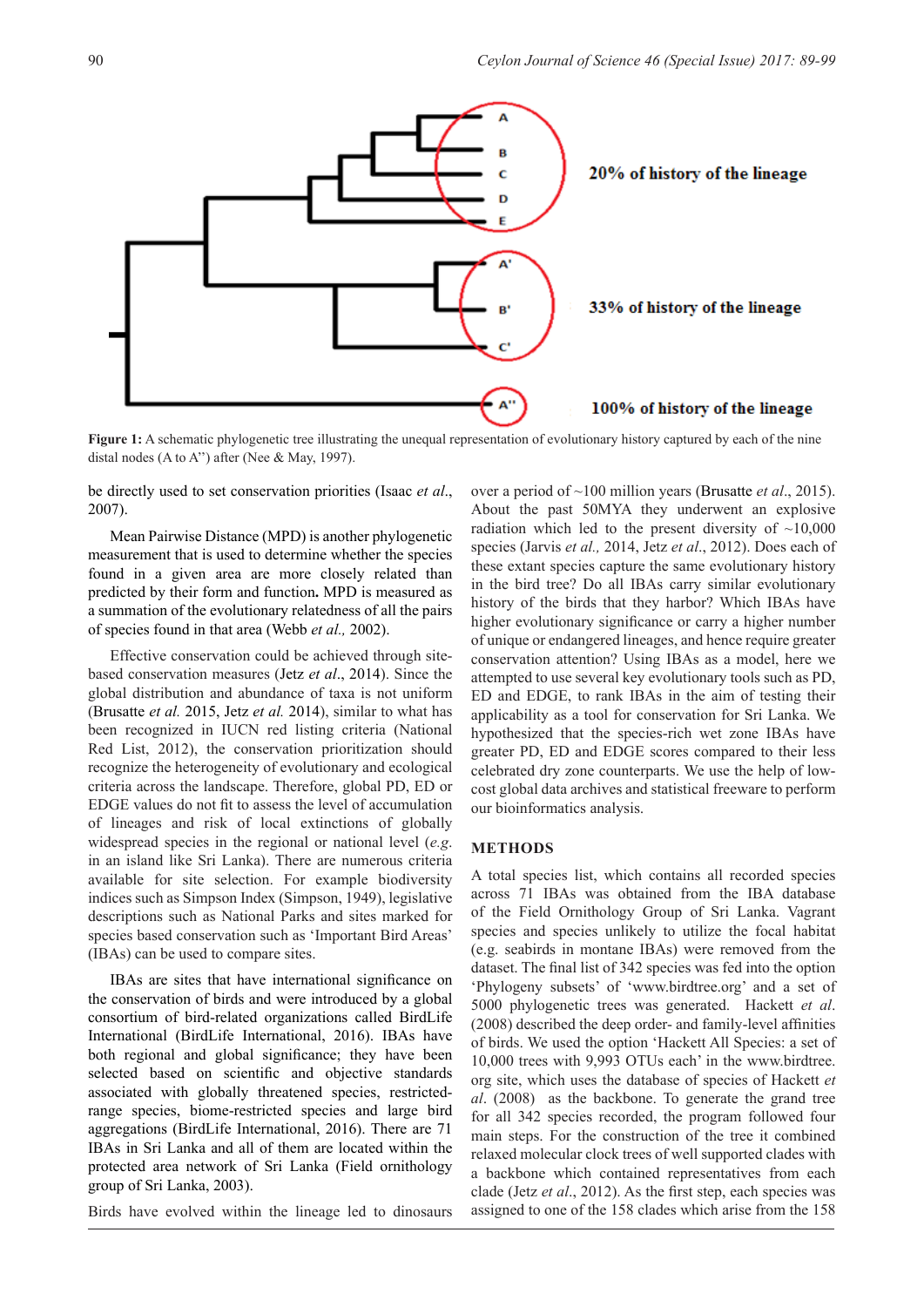#### *Dilini K. Abeyarama and Sampath S. Seneviratne*

tips of the backbone trees. Then relaxed-clock trees were constructed for each clade. The species that do not have genetic information were plugged in to their relevant clades using the information obtained by combining the relaxed clock trees and available taxonomic information (Jetz *et al*., 2012). The final tree was constructed by merging trees from either of the previous two steps with time calibrated relaxed molecular clock backbone trees (Jetz *et al*., 2012; BirdLife International, 2016).

A consensus tree (Figure 2) was generated from the file of 5,000 phylogenetic trees generated by www.birdtree. org using 'TreeAnnotator v1.8.2' of the software BEAST (BEAST v1.8.2). R platform (R Development Core Team) was used to measure the Evolutionary Distinctiveness (ED) and EDGE scores for each species. Using the R codes E1 (see below), the ED of all 342 species was calculated.

Originality<-evol.distinct(tree,type="fair.proportion"

(E1)

The ED of IBAs was calculated using the equation E2,

ED of an IBA=  $\Sigma$  ED of each species in the IBA

(E2)

$$
EDGE = \ln(1+ED) + GE * \ln(2)
$$
\n<sup>(E3)</sup>

Where  $GE = Red$  list category weight (Least Concern=0, Near Threatened and Conservation Dependent=1, Vulnerable=2, Endangered=3, Critically Endangered=4).

Then the EDGE scores for each of the IBAs were calculated separately by summing the EDGE scores of all the bird species in the IBA (E4).

EDGE score of an IBA=  $\Sigma$  EDGE of all species in the IBA (E4)

We ranked all 342 species based on their ED and EDGE values. The global ED and EDGE scores of birds were taken from Jetz *et al.* (2014). The MPD could not be calculated due to several technical limitations.

Species Richness (SR) and abundance are two of the most widely used ecological parameters in the measurement of biodiversity (Gugerli *et al*., 2008). Number of endemics in a given area is another parameter that can be used to



**Figure 2:** Phylogenetic tree of total 342 bird species reported in IBAs of Sri Lanka.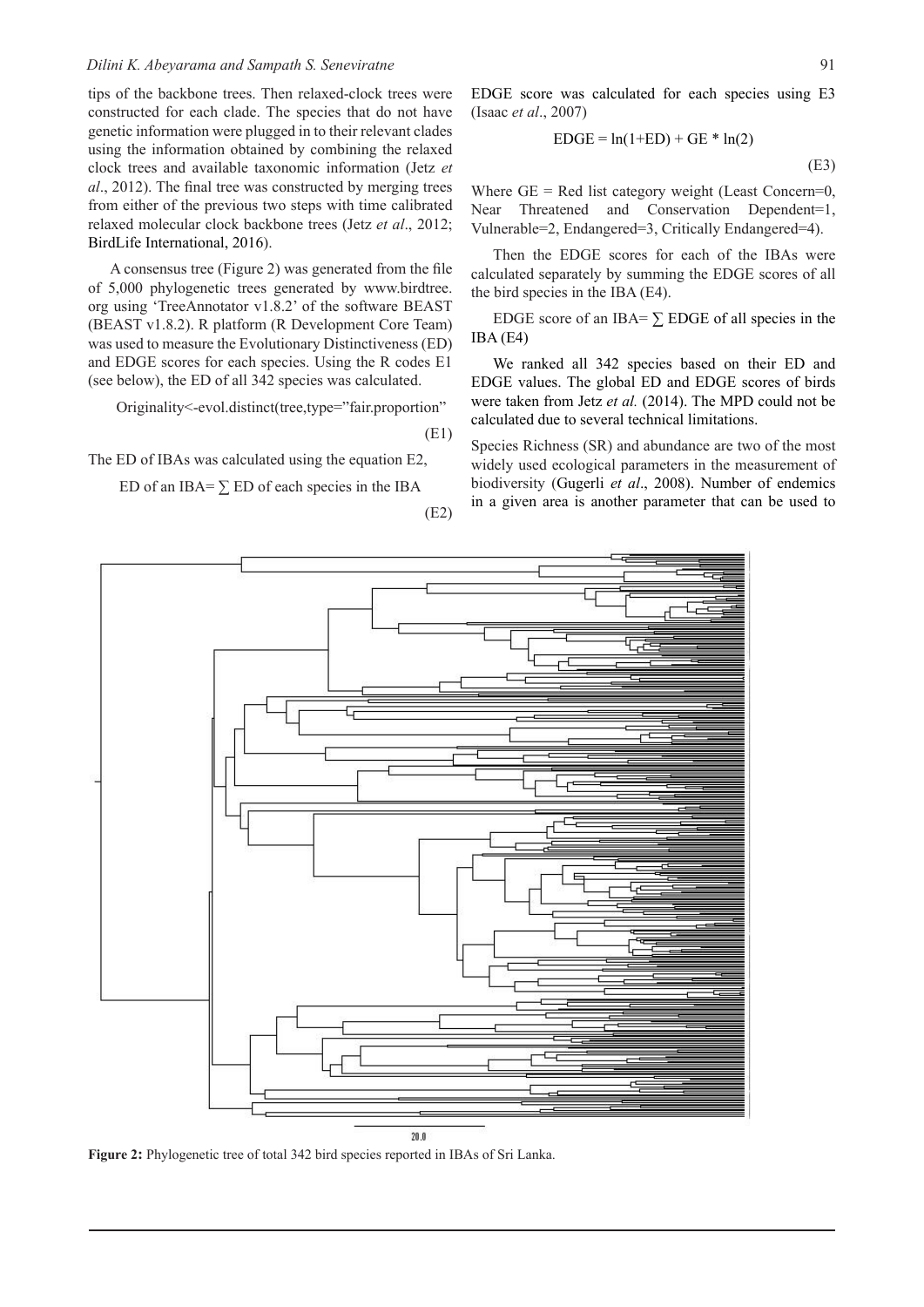measure biodiversity. SR of each IBA was obtained taking the total number of species in the total area of each IBA. Number of endemic species (EM) of an IBA was obtained by counting the total number of endemic species of birds found in each IBA.

#### **RESULTS**

The most evolutionarily distinct (ED) species that are found in 71 IBAs of Sri Lanka are (Table 01) as follows: Ceylon Frogmouth (*Batrachostomus moniliger*), Malabar Trogon (*Harpactes fasciatus*), Indian Pitta (*Pitta brachyura*), Greater Flamingo (*Phoenicopterus roseus*) and Little Grebe (*Tachybaptus ruficollis*). The most evolutionary distinct endangered lineages (EDGE) found in IBAs (Table 02) are: Serendib Scops-owl (*Otus thilohoffmanni*), Green-billed Coucal (*Centropus chlororhynchus*), Ceylon Whistling-thrush (*Myophonus blighi*) and Lesser Adjutant (*Leptoptilos javanicus*).

When considering both the resident and migratory species, the below 10 IBAs topped the list of IBAs with

## 92 *Ceylon Journal of Science 46 (Special Issue) 2017: 89-99*

highest PD; Yala National Park, Bundala NP, Udawalawe NP, Kalametiya Sanctuary, Wasgomuwa NP, Sigiriya Sanctuary, Wilpattu NP, Gal Oya NP, Minneriya-Girithale NP and Maduru Oya NP (Figure 3). When only the resident species were included for the analysis, the below IBAs topped the list of IBAs with the highest PD; Yala NP, Udawalawe NP, Wasgomuwa NP, Bundala NP, Gal Oya NP, Sigiriya Sanctuary, Wilpattu NP, Maduru Oya NP, Minneriya-Girithale NP and Sinharaja MAB Reserve. Therefore, Sinharaja MAB Reserve is the only wet zone IBA in the list of top IBAs with highest PD (Table 03 and Table 04).

In the analyses with migratory species and without migratory species, a higher percentage of IBAs that ranked top 10 under four parameters SR, PD, ED and EDGE score are forest IBAs located in the dry zone (Figure 3). However, when considering the number of endemics per IBA, the top 10 IBAs are all forest IBAs in the wet zone (Table 05- 07).

**Table 01:** Species that has the highest evolutionary distinctness (ED) in Sri Lanka

| <b>Local Rank</b> | <b>Scientific Name</b>   | <b>Common Name</b>  | <b>IUCN</b> status |  |
|-------------------|--------------------------|---------------------|--------------------|--|
| 0 <sup>1</sup>    | Batrachostomus moniliger | Ceylon Frogmouth    | Least Concern      |  |
| 02                | Harpactes fasciatus      | Malabar Trogon      | Least Concern      |  |
| 03                | Pitta brachvura          | <b>Indian Pitta</b> | Least Concern      |  |
| 04                | Phoenicopterus roseus    | Greater Flamingo    | Least Concern      |  |
| 05                | Tachybaptus ruficollis   | Little Grebe        | Least Concern      |  |
| 06                | Pelecanus philippensis   | Spot-billed Pelican | Near Threatened    |  |
| 07                | Upupa epops              | Eurasian Hoopoe     | Least Concern      |  |
| 08                | Pandion haliaetus        | Osprey              | Least Concern      |  |
| 09                | Elanus caeruleus         | Black-winged Kite   | Least Concern      |  |
| 10                | Phodilus badius          | Oriental Bay-owl    | Least Concern      |  |

**Table 02:** Species that has the highest EDGE score in Sri Lanka

|    | <b>Local Rank Scientific Name</b> | <b>Common Name</b>            | <b>IUCN</b> status  |
|----|-----------------------------------|-------------------------------|---------------------|
| 01 | Otus thilohoffmanni               | Serendib Scops-owl            | Endangered/Endemic  |
| 02 | Centropus chlororhynchus          | Sri Lanka Green-billed Coucal | Vulnerable/Endemic  |
| 03 | Myophonus blighi                  | Sri Lanka Whistling-thrush    | Endangered/Endemic  |
| 04 | Leptoptilos javanicus             | Lesser Adjutant               | Vulnerable          |
| 05 | Pelecanus philippensis            | Spot-billed Pelican           | Near Threatened     |
| 06 | Urocissa ornata                   | Sri Lanka Magpie              | Vulnerable/Endemic  |
| 07 | Phaenicophaeus pyrrhocephalus     | Sri Lanka Red-faced Malkoha   | Vulnerable/Endemic  |
| 08 | Anthracoceros coronatus           | Malabar Pied Hornbill         | Near Threatened     |
| 09 | Columba torringtoniae             | Sri Lanka Wood-pigeon         | Vulnerable/ Endemic |
| 10 | Threskiornis melanocephalus       | Black-headed Ibis             | Near Threatened     |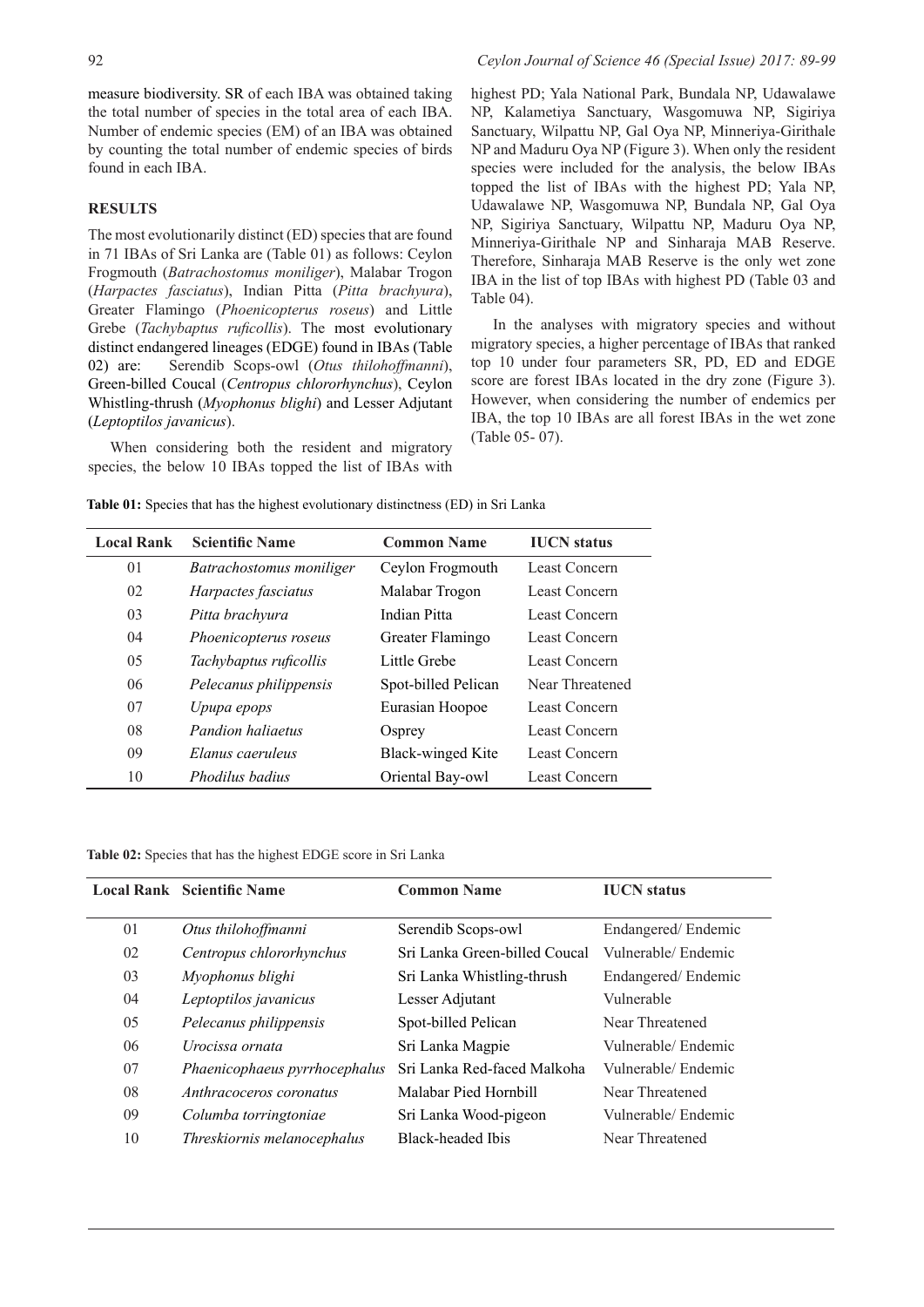|           |  |  | Table 03: Top 10 IBAs with highest phylogenetic diversity (PD). Both resident and migratory species of birds were included for this |  |  |  |
|-----------|--|--|-------------------------------------------------------------------------------------------------------------------------------------|--|--|--|
| analysis. |  |  |                                                                                                                                     |  |  |  |

| Rank | <b>PD</b> | <b>IBA</b>               | <b>SR</b> | No: of<br><b>Endemics</b> | ED of<br><b>IBA</b> | <b>EDGE</b><br>score |
|------|-----------|--------------------------|-----------|---------------------------|---------------------|----------------------|
| 1    | 7146.08   | Yala NP                  | 265       | 15                        | 6716.26             | 851.514              |
| 2    | 6599.51   | Bundala NP               | 237       | 8                         | 5910.93             | 759.557              |
| 3    | 6394.98   | Udawalawe NP             | 220       | 14                        | 5705.46             | 714.051              |
| 4    | 5861.09   | Kalametiya Sanctuary     | 205       | 6                         | 5060.33             | 651.369              |
| 5    | 5836.75   | Wasgomuwa NP             | 199       | 17                        | 5169.09             | 649.623              |
| 6    | 5822.66   | Sigiriya Sanctuary       | 190       | 11                        | 4946.32             | 615.532              |
| 7    | 5815.05   | Wilpattu NP              | 190       | 7                         | 4840.92             | 612.845              |
| 8    | 5806.31   | Gal Oya NP               | 187       | 16                        | 5060.84             | 615.03               |
| 9    | 5671.78   | Minneriya - Girithale NP | 173       | 11                        | 4646.39             | 567.236              |
| 10   | 5507.71   | Maduru Oya NP            | 174       | 14                        | 4528.13             | 564.414              |



**Figure 3:** IBAs of Sri Lanka. The top five most evolutionarily diverse (PD, ED and EDGE) IBAs are highlighted in red color. Main climatic zones and main river systems of the island are also indicated in the map.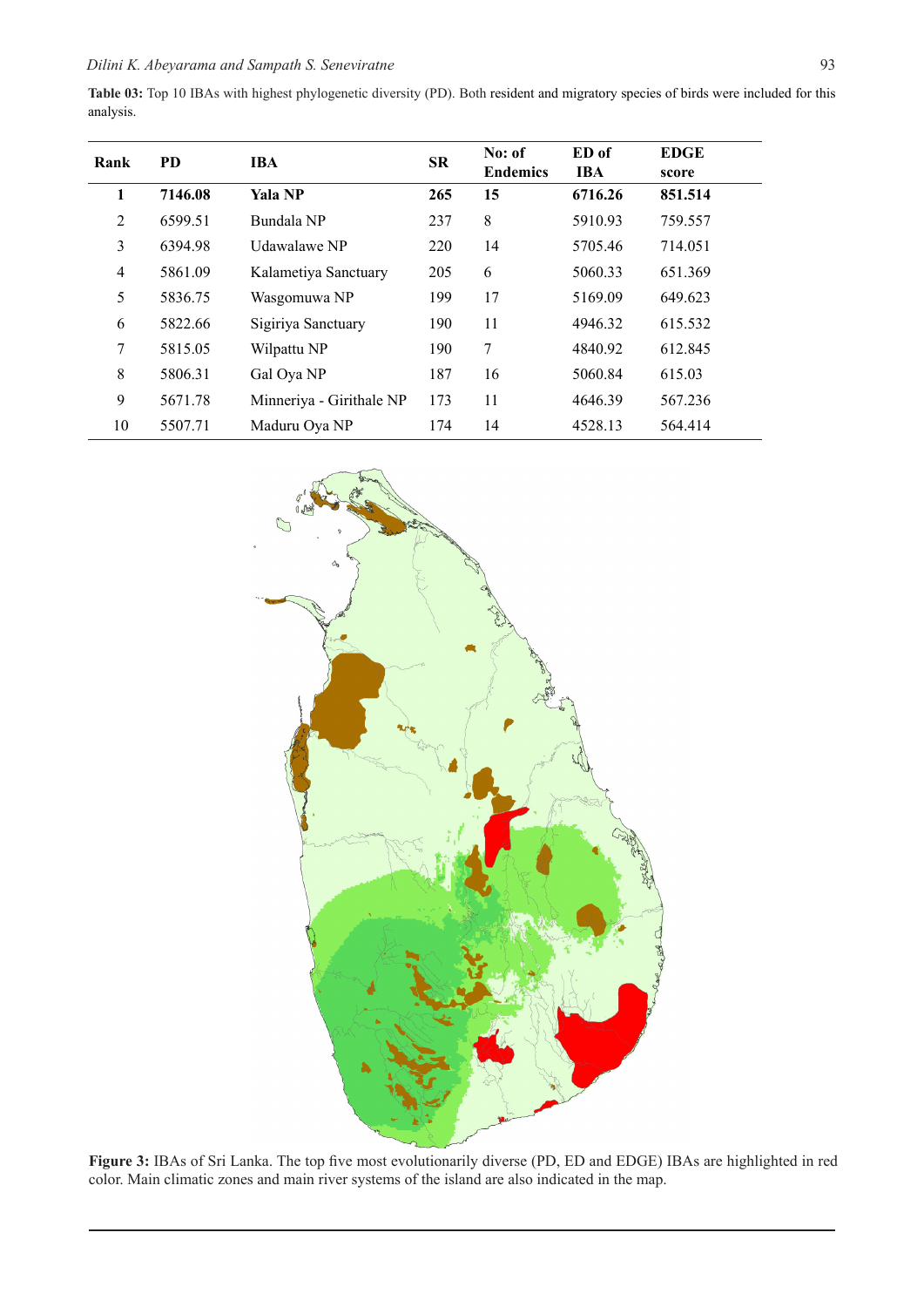| Rank           | <b>PD</b> | <b>IBA</b>               | <b>SR</b> | ED of IBA | <b>EDGE</b> |
|----------------|-----------|--------------------------|-----------|-----------|-------------|
| 1              | 5759.48   | <b>Yala NP</b>           | 187       | 5118.95   | 618.803     |
| 2              | 5323.99   | Udawalawe NP             | 167       | 4529.83   | 547.876     |
| 3              | 5165.79   | Wasgomuwa NP             | 168       | 4533.63   | 555.482     |
| $\overline{4}$ | 5059.09   | Bundala NP               | 154       | 4183.55   | 509.339     |
| 5              | 5049.8    | Gal Oya NP               | 162       | 4443.86   | 537.055     |
| 6              | 5032.27   | Sigiriya Sanctuary       | 155       | 4202.66   | 510.355     |
| 7              | 4912.51   | Wilpattu NP              | 144       | 3933.69   | 476.221     |
| 8              | 4856.28   | Maduru Oya NP            | 147       | 3952.02   | 483.06      |
| 9              | 4735.8    | Minneriya - Girithale NP | 136       | 3816.81   | 453.016     |
| 10             | 4724.16   | Sinharaja MABR           | 159       | 4088.88   | 524.846     |

**Table 04:** Top 10 IBAs with highest phylogenetic diversity (PD). Only resident species of birds were included for this analysis.

#### **DISCUSSION**

Species in the older and species-poor lineages tend to carry a greater amount of phylogenetic history than those in speciose, recently branched out lineages (Isaac *et al*., 2007). Using several phylogenetic parameters such as Phylogenetic Diversity (PD), Evolutionary Distinctness (ED) and Evolutionary Distinct Endangered Lineage (EDGE) scores, we measured how much evolutionary history is captured by Sri Lanka's IBAs. We tested whether the avian evolutionary history of the island is confined to a particular climatic zone. When we ranked IBAs based on PD, ED and EDGE scores the majority of the top 10 ranked IBAs are located in the dry zone (Fig. 03). Although wet zone IBAs are poor at representing the evolutionary history (PD and ED) of birds of the island, their high endemicity represents the genetic heritage unique to the island.

The PD of an IBA increases with the increment of the number of species in that IBA with some distinguished omissions. For example, the SR of two IBAs Anuradhapura Sanctuary and Sinharaja MABR are 172 and 182 where the PD of them are 5492.97 and 5241.96 respectively. The reason for this is that not all the species contribute equally for PD (Brusatte *et al*., 2015). The species that have evolved long ago have greater contribution to PD while the recently diverged species have lesser contribution (Hackett *et al*., 2008; Table 01). The species that have low ED scores are not isolated in the avian phylogenetic tree and they have many closely related species. However the birds that have very high ED scores such as *B. moniliger*  (Ceylon Frogmouth) are isolated groups in the phylogeny and they do not have closely related forms near them in Sri Lanka. The species such as *S. bengalensis* (Lesser-Crested Tern) and *S. bergii* (Great-Crested Tern) that have similar ED scores are sister to each other. Closely related (nonsister) forms could also have approximately similar ED scores (Table 01).

The cumulative ED score of an IBA represents how much evolutionary history is captured by that particular area (Jetz *et al*., 2014). The higher the species richness, the higher will be the ED captured by that area. When that IBA is home for more evolutionarily isolated species (species with high ED) the ED value of the IBA could increase

more than the average. For an example, the two IBAs Newgalkanda and Padaviya Tank harbor 66 species in each, but the ED are very different between the two IBAs (1464.891 and 1739.62 respectively). Padaviya Tank IBA must be carrying more evolutionary isolated species than that by the Newgalkanda IBA.

Yala NP is rank 1<sup>st</sup> in SR, PD, ED and EDGE score in both analyses done with and without migratory species (Table 05-07). The reason could be its very high SR. Species richness tends to push PD and adds a bias. Using MPD one could reduce this bias. However due to technical difficulties, we could not correct this bias. When only resident species were included in the analysis, the order of IBAs with regards to PD, changes. In our study at Bundala NP, which ranked  $2<sup>nd</sup>$  when migratory species were included, ranked 4<sup>th</sup> when they were removed. Being a wetland IBA and a key overwintering location for migratory species, the reason for this shift is that Bundala NP gets several extra lineages as migratory species, which elevates its PD.

The local and global ED ranking are very different, for example, *P. brachyura* (Indian Pitta) which ranks 3<sup>rd</sup> in the local rankings comes  $10<sup>th</sup>$  if we use global rankings. But *P. haliaetus* (Osprey) which ranks 8<sup>th</sup> under local rankings will come 1<sup>st</sup> with the global rankings. The reason for this is that in the local context Indian pitta represents a monotypic genus and therefore its ED is high, but when all bird species of the world are considered the pittas represent a polytypic genus.

Sri Lanka is a distinctly identifiable geological entity (a continental island) with a unique geological history. As a result, it harbors a unique faunal and floral assemblage (e.g. Ripley and Beehler 1990, Bossuyt *et al* 2004, Wickramasinghe *et al* 2017). Even though there are  $\sim$ 10,000 species of birds in the world, the island of Sri Lanka only carries a  $1/20<sup>th</sup>$  of the global diversity that is  $\sim$ 500 species (Rasmussen and Anderton, 2005). To evaluate the evolutionarily significance of Sri Lanka's avifauna, one should only consider the 500 or so species found in Sri Lanka. To simplify the concept, let us breakdown this approach into few simple steps: (a.) Let us go to Sri Lanka in time  $T_0$  where no birds found. (b.) In time  $T_1$  one species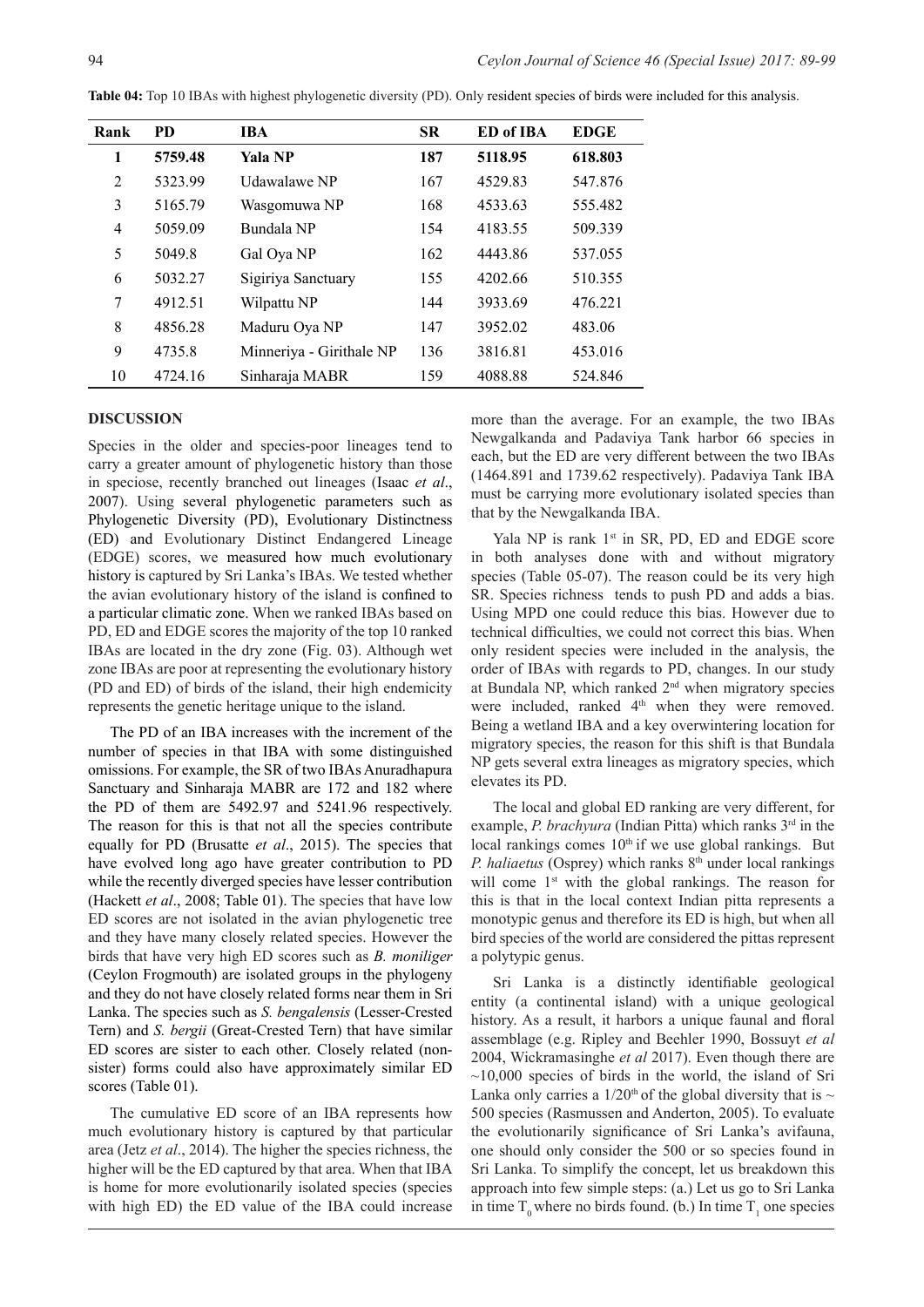Table 05: IBAs with highest scores in SR, EM, PD, ED and EDGE scores with respect to the climatic zone. Both resident and migratory species are included in the analysis. Colour key: Tangerine- arid zone, coral- dry zone, dark green- wet zone hill country, and green- wet zone low country.

| Rank IBA                |                             | <b>SR</b> | <b>IBA</b>                   | No: of<br><b>Endemics</b> | <b>IBA</b>                     | <b>PD</b> | <b>IBA</b>                         | ED of<br><b>IBA</b> | <b>IBA</b>                  | <b>EDGE</b><br>score |
|-------------------------|-----------------------------|-----------|------------------------------|---------------------------|--------------------------------|-----------|------------------------------------|---------------------|-----------------------------|----------------------|
|                         | Yala NP                     | 265       | Peak Wilderness<br>Sanctuary | 33                        | Yala NP                        |           | 7146.08 Yala NP                    | 6716.26             | Yala NP                     | 851.51               |
| $\mathbf{2}$            | <b>Bundala NP</b>           | 237       | Sinharaja MABR               | 33                        | <b>Bundala NP</b>              | 6599.5    | <b>Bundala NP</b>                  | 5910.93             | Bundala NP                  | 759.56               |
| $\mathbf{3}$            | <b>Udawalawe NP</b>         | 220       | Thangamale<br>Sanctuary      | 30                        | <b>Udawalawe NP</b>            |           | 6394.98 Udawalawe NP               | 5705.46             | <b>Udawalawe NP</b>         | 714.05               |
| $\overline{\mathbf{4}}$ | <b>Kalametiya Sanctuary</b> | 205       | Delwala FR                   | 29                        | Kalametiya<br><b>Sanctuary</b> | 5861.09   | Wasgomuwa NP                       | 5169.09             | <b>Kalametiya Sanctuary</b> | 651.37               |
| 5                       | Wasgomuwa NP                | 199       | Kithulgala                   | 29                        | Wasgomuwa NP                   |           | 5836.75 Gal Oya                    | 5060.84             | Wasgomuwa NP                | 649.62               |
| 6                       | Wilpattu NP                 | 190       | <b>KDN</b> Complex           | 29                        | Sigiriya Sanctuary             | 5822.65   | Kalametiya<br><b>Sanctuary</b>     | 5060.33             | Sigiriya Sanctuary          | 615.53               |
| 7                       | Sigiriya Sanctuary          | 190       | Delgoda-<br>Kudumiriya FR    | 29                        | Wilpattu NP                    | 5815.05   | Sigiriya Sanctuary                 |                     | 4946.32 Gal Oya NP          | 615.03               |
| 8                       | Gal Oya NP                  | 187       | Morapitiya-<br>Runakanda FR  | 28                        | Gal Oya NP                     |           | 5806.31 Wilpattu NP                | 4840.92             | <b>Wilpattu NP</b>          | 612.85               |
| 9                       | Sinharaja MABR              | 182       | <b>Horton Plains NP</b>      | 27                        | Minneriya -<br>Girithale NP    |           | 5671.78 Sinharaja MABR             | 4690.01             | Sinharaja MABR              | 600.23               |
| 10                      | Maduru Oya NP               | 174       | Gilimale-Eratna<br>Sanctuary | 27                        | Maduru Oya NP                  | 5507.7    | Minneriya -<br><b>Girithale NP</b> | 4646.39             | Minneriya - Girithale NP    | 567.24               |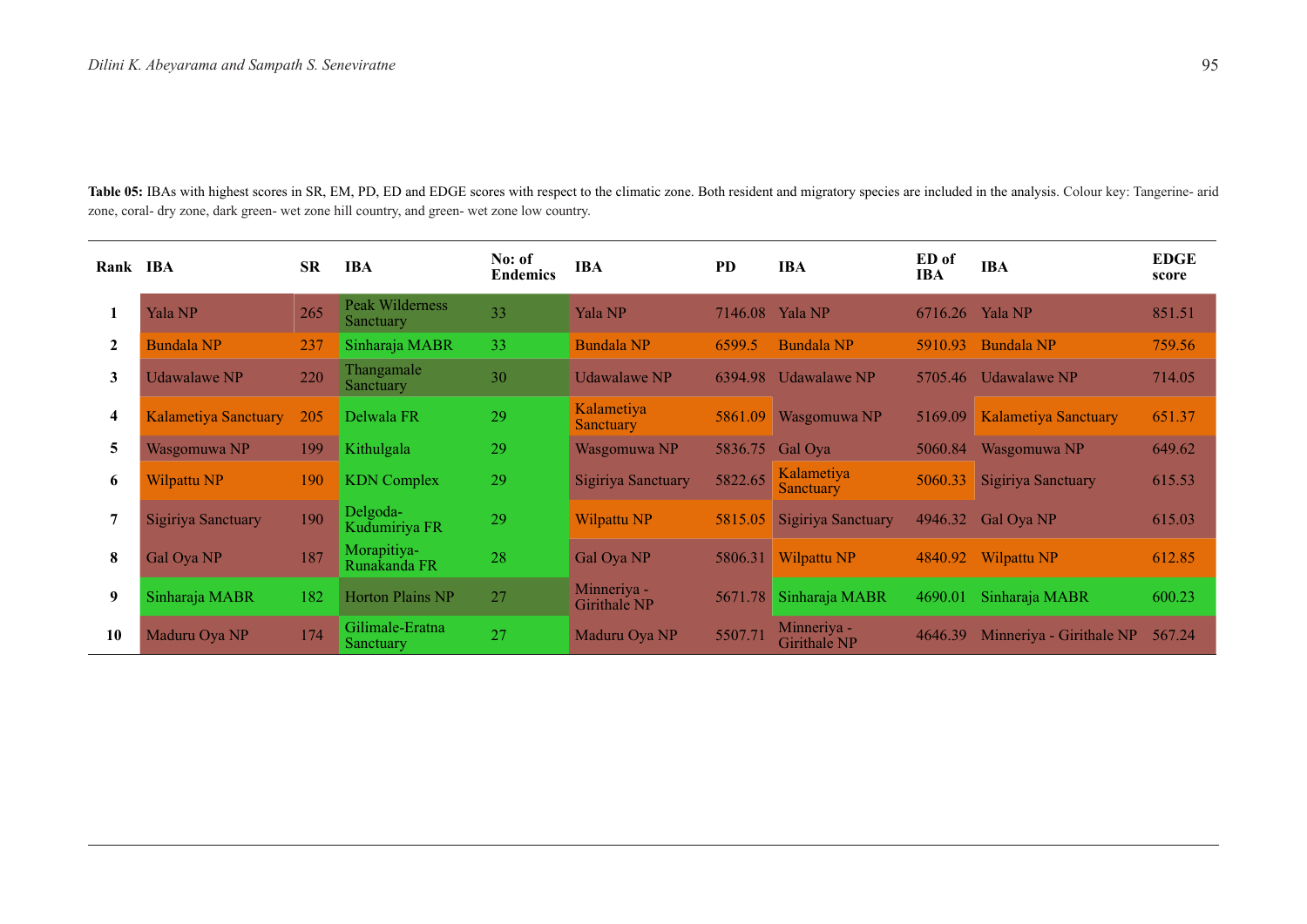Table 06: IBAs with highest scores in SR, PD, ED of IBA and EDGE scores with respect to climatic zones. Only the resident species are included in the analysis. Colour key: Tangerine- arid zone, coraldry zone, dark green- wet zone hill country and green- wet zone mid & low country.

| Rank                    | <b>IBA</b>                             | <b>SR</b> | IBA                      | <b>PD</b> | <b>IBA</b>               | <b>ED</b> of IBA | <b>IBA</b>                             | <b>EDGE</b><br>score |
|-------------------------|----------------------------------------|-----------|--------------------------|-----------|--------------------------|------------------|----------------------------------------|----------------------|
|                         | Yala NP                                | 187       | Yala NP                  | 5759.48   | Yala NP                  | 5118.95          | <b>Yala NP</b>                         | 618.803              |
| $\mathbf{2}$            | Wasgomuwa NP                           | 168       | <b>Udawalawe NP</b>      | 5323.99   | Wasgomuwa NP             | 4533.63          | Wasgomuwa NP                           | 555.482              |
| 3                       | <b>Udawalawe NP</b>                    | 167       | Wasgomuwa NP             | 5165.79   | <b>Udawalawe NP</b>      | 4529.83          | <b>Udawalawe NP</b>                    | 547.876              |
| $\overline{\mathbf{4}}$ | Gal Oya NP                             | 162       | <b>Bundala NP</b>        | 5059.09   | Gal Oya NP               | 4443.86          | Gal Oya NP                             | 537.055              |
| 5                       | Sinharaja MABR                         | 159       | Gal Oya NP               | 5049.8    | Sigiriya Sanctuary       | 4202.66          | Sinharaja MABR                         | 524.846              |
| 6                       | Sigiriya Sanctuary                     | 155       | Sigiriya Sanctuary       | 5032.27   | <b>Bundala NP</b>        | 4183.55          | Sigiriya Sanctuary                     | 510.355              |
| 7                       | <b>Bundala NP</b>                      | 154       | Wilpattu <sub>NP</sub>   | 4912.51   | Sinharaja MABR           | 4088.88          | <b>Bundala NP</b>                      | 509.339              |
| 8                       | Maduru Oya NP                          | 147       | Maduru Oya NP            | 4856.28   | Maduru Oya NP            | 3952.02          | Maduru Oya NP                          | 483.06               |
| 9                       | Wilpattu NP                            | 144       | Minneriya - Girithale NP | 4735.8    | <b>Wilpattu NP</b>       | 3933.69          | Wilpattu NP                            | 476.221              |
| 10                      | <b>Knuckles Conservation</b><br>Forest | 139       | Sinharaja MABR           | 4724.16   | Minneriya - Girithale NP | 3816.81          | Knuckles<br><b>Conservation Forest</b> | 454.764              |

 $\overline{\phantom{a}}$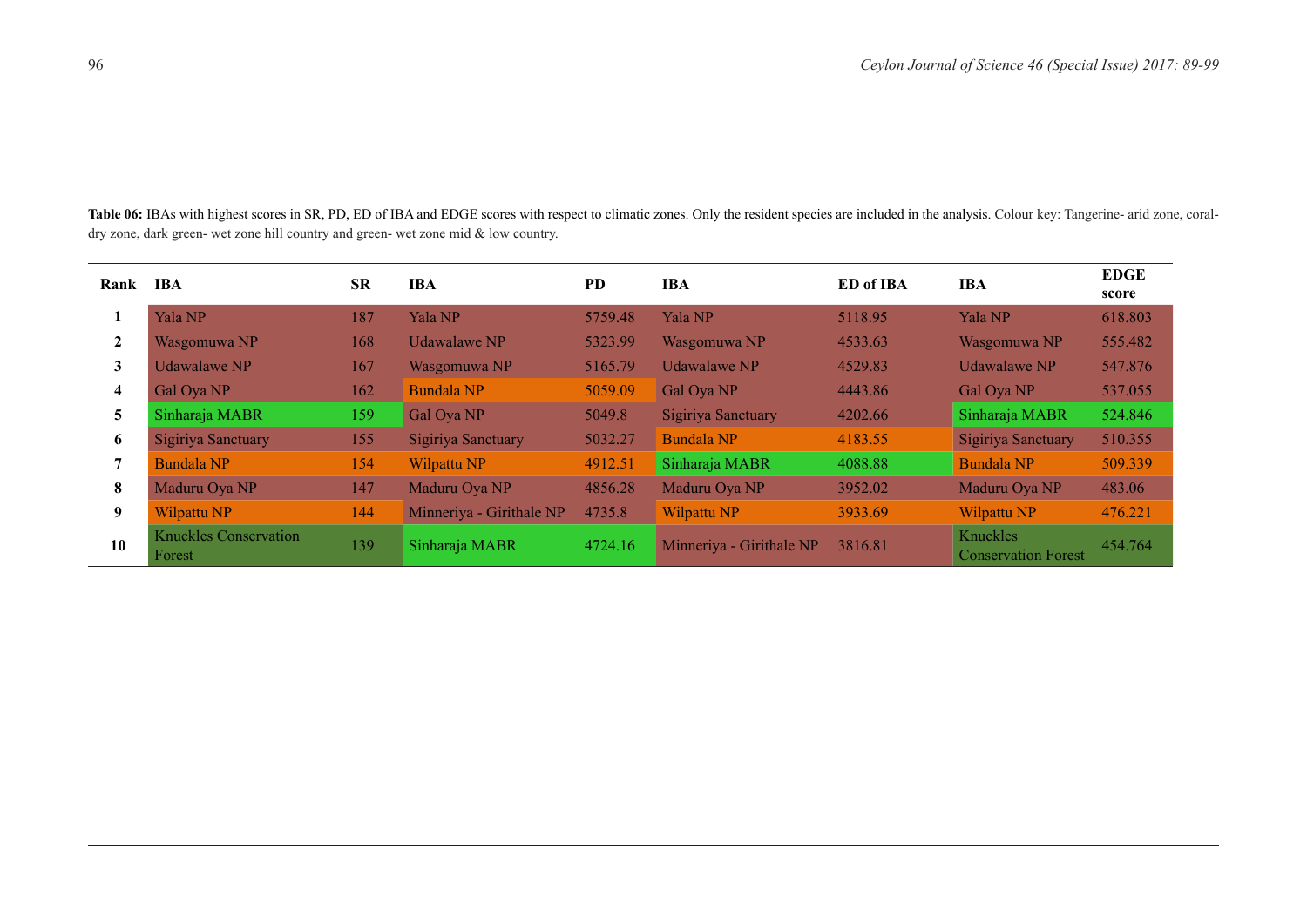Table 07: IBAs with highest scores in SR, EM, PD, ED and EDGE scores with respect to the habitat type (forest or wetland). Both resident and migratory species are included in the analysis. Colour key: Green- forest IBAs, blue- wetland IBAs and cyan- forest and wetland IBAs.

| Rank   IBA              |                                | <b>SR</b> | <b>IBA</b>                               | No. of<br><b>Endemics</b> | <b>IBA</b>                               | <b>PD</b> | <b>IBA</b>                  | <b>ED</b> of IBA | <b>IBA</b>                  | <b>EDGE</b> |
|-------------------------|--------------------------------|-----------|------------------------------------------|---------------------------|------------------------------------------|-----------|-----------------------------|------------------|-----------------------------|-------------|
|                         | Yala NP                        | 265       | Sinharaja MABR                           | 33                        | Yala NP                                  | 7146.08   | Yala NP                     | 6716.26          | Yala NP                     | 851.51      |
| $\mathbf{2}$            | <b>Bundala NP</b>              | 237       | <b>Peak Wilderness</b><br>Sanctuary      | 33                        | <b>Bundala NP</b>                        | 6599.5    | Bundala NP                  | 5910.93          | Bundala NP                  | 759.56      |
| 3                       | <b>Udawalawe NP</b>            | 220       | Thangamale<br>Sanctuary                  | 30                        | Udawalawe NP                             | 6394.98   | Udawalawe NP                | 5705.46          | Udawalawe NP                | 714.05      |
| $\overline{\mathbf{4}}$ | Kalametiya<br><b>Sanctuary</b> | 205       | Delwala-<br>Panilkanda-<br>Walankanda FR | 29                        | Kalametiya<br>Sanctuary                  | 5861.09   | Wasgomuwa NP                | 5169.09          | Kalametiya<br>Sanctuary     | 651.37      |
| 5                       | Wasgomuwa NP                   | 199       | Kithulgala FR                            | 29                        | Wasgomuwa NP                             | 5836.75   | Gal Oya NP                  | 5060.84          | Wasgomuwa NP                | 649.62      |
| 6                       | Wilpattu NP                    | 190       | <b>KDN</b> Complex                       | 29                        | Sigiriya Sanctuary                       | 5822.65   | Kalametiya<br>Sanctuary     | 5060.33          | Sigiriya<br>Sanctuary       | 615.53      |
|                         | Sigiriya Sanctuary             | 190       | Delgoda-<br>Kudumiriya FR                | 29                        | Wilpattu NP                              | 5815.05   | Sigiriya Sanctuary          | 4946.32          | Gal Oya NP                  | 615.03      |
| 8                       | Gal Oya NP                     | 187       | Morapitiya-<br>Runakanda FR              | 28                        | Gal Oya NP                               | 5806.31   | Wilpattu NP                 | 4840.92          | Wilpattu NP                 | 612.85      |
| 9                       | Sinharaja MABR                 | 182       | Gilimale-Eratna<br><b>FR</b>             | 27                        | Minneriya<br>- Girithale $-$<br>Kaudulla | 5671.78   | Sinharaja MABR              | 4690.01          | Sinharaja MABR              | 600.23      |
| 10                      | Maduru Oya NP                  | 174       | <b>Horton Plains-</b><br>Ohiya-Pattipola | 27                        | Maduru Oya NP                            | 5507.71   | Minneriya -<br>Girithale NP | 4646.39          | Minneriya -<br>Girithale NP | 567.24      |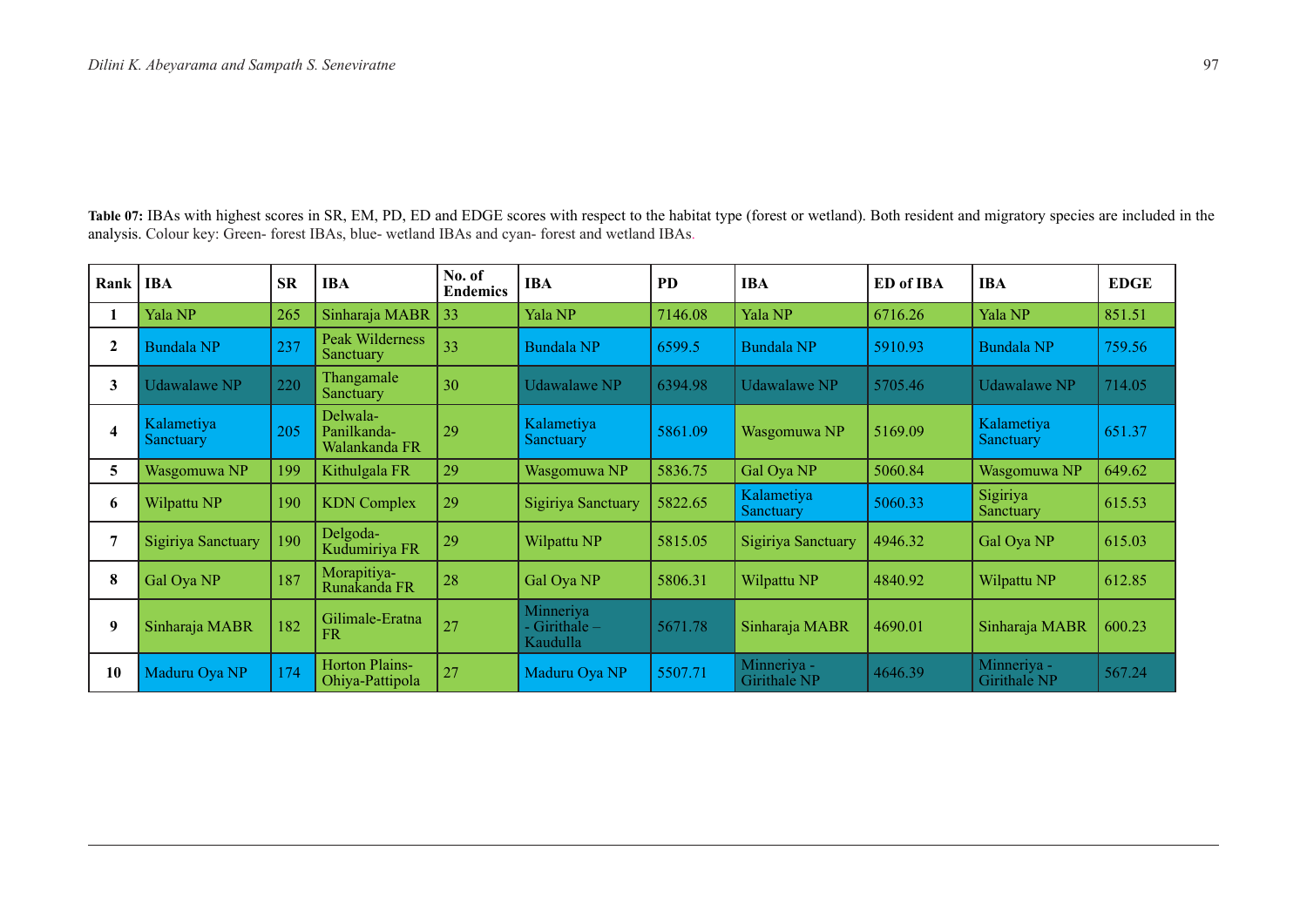of bird (SP1) had colonized in Sri Lanka. Therefore, now the evolutionary history (PD) of birds in this island is represented by SP1. There are nearly 10,000 species of birds found in the rest of the world, however none represented in the focal area, therefore the SP1 solely represents the bird lineage in Sri Lanka at  $T_1$ . As a result ED of SP1 should be very high. (c.) In  $T_2$  another species of bird (SP2) got colonized in the island. Now the total PD is represented by SP1 and the extra phylogenetic info brought in by SP2. With that the ED of the SP1 drops by half. (d.) With the colonization of the SP3 in  $T$ , the PD improves further and ED of each of the three species reduced. Regarding the phylogenetic position of SP3 the reduction of ED will vary in the three species (Isaac *et al*., 2007; Vellend *et al*., 2007). (e.) After  $T_{n}$  (say today) there are 500 species of birds found in Sri Lanka. Those birds represent the total phylogenetic diversity of birds in the island and each one of the 500 species will have its own ED for the area – that is the fraction of evolutionary information that the species is represented. Bird lineages that are represented by few species will have high ED, while the members of the more speciose lineages will have low ED for the area. Note that still there are nearly 10,000 species of birds in the rest of the world. Since they are not present in Sri Lanka, they do not contribute to either of the tested parameters.

No matter how speciose a lineage is in the global arena, the species' evolutionary value depends on the number of members represented by that lineage in the focal geographic area. Therefore, the evolutionary weightage of species varies from region to region. Consequently, to assess the evolutionary distinctness of Sri Lankan birds found in IBAs one should not consider species that are not found in the island or away from IBAs. We want to see the phylogenetic information that each species brings in to these IBAs.

This approach is similar to the IUCN Red list approach. The red list has two independent versions: the Global Red List and the National Red List (National Red List 2012). For the national list one should only use the species found in the focal area (*i.e.* Sri Lanka). A globally least concern (LC) species can be critically endangered (CR) in the national list. Similarly, globally endangered species (EN) could be LC in the national list. The national status is evaluated independent of the global status (National Red List 2012).

We believe that for effective site-based conservation and management, one should honour the heterogeneity of these measures across the landscape. In order to prevent local extinctions of globally widespread species, especially in small islands, conservation efforts should focused on the regional and local diversity irrelevant to the global figures.

The EDGE score of a species depends on both the ED and the IUCN red list status (Isaac *et al*., 2007). For a species to have a high EDGE score, that species should be an evolutionary isolated species, a globally threatened species or both. *O. thilohoffmanni* (Serendib Scops-owl) has the highest ED for Sri Lanka, it has a relatively low ED score. But it is an endangered species. The EDGE score for *B. moniliger,* which has the highest ED value for the

#### 98 *Ceylon Journal of Science 46 (Special Issue) 2017: 89-99*

country, has a low EDGE score due to its better IUCN red list status (Table 02). None of the top 10 ranked species under ED is endemic to Sri Lanka; however, the majority of the top 10 EDGE species are endemic (Tables 01-02). Most of our endemic forms are diverged recently as insular populations (Rasmussen and Anderton, 2005; Ripley and Beehler, 1990) hence low ED, and that most of them have poor red list status (National Red List 2012) hence the higher EDGE score.

IBAs in Sri Lanka are distributed in three main climatic zones as wet zone, dry zone and arid zone (Fig. 03). Top IBAs with highest SR are located in dry zone. Just two top-ranked IBA are found in the wet zone (Table 05-06). None of the IBAs out of the 10 IBAs with highest PD are located in the wet zone either (Table 05-06). Top 10 IBAs under ED and EDGE scores are also dominated by dry zone IBAs (Fig. 03). Only Sinharaja MABR and Knuckles CR represented the wet zone under these parameters. However, when the number of endemics were considered, the opposite is true (Table 05-06). In general, the sizes of the IBAs in dry zone are bigger than that of the IBAs in wet zone (Fig. 03: unpublished data – FOGSL IBA database). Because of that higher carrying capacity of dry zone IBAs, they carry slightly higher number of species (SR). Furthermore, most of the IBAs in the coast (Figure 3) receive migratory waterbirds, which increase the SR of these IBAs as well.

Most of these lineage-rich dry zone IBAs are fed by rivers that are originated from the wet zone (Figure 3). Allowing the mixing of wet zone (hydrophilic) lineages with the dry zone (hydrophobic) lineages, which makes the riverine forests of the dry zone harbor an assortment of both wet and dry zone taxa. The high PD, ED and SR observed in these IBAs could be a result of this lineage-rich riverine forests. Although wet zone IBAs of Sri Lanka are not best at harboring the evolutionary history of birds, they are the bests in up keeping the avian endemics and EDGE species of the country.

#### **ACKNOWLEDGEMENTS**

We are grateful to Dr. Praveen Karanth, the members of the Evolving Phylo - Lab at the Indian Institute of Science (IISc) Bangalore and their Molecular phylogenetics workshop for technical assistance and provisioning of phylogenetic tools. Prof. Arne Mooers at the Simon Fraser University, Canada, provided the R codes for the PD and ED analysis. The Field Ornithology Group of Sri Lanka provided the IBA database for this analysis. The initial idea of this study was presented and discussed at the '*National symposium on Conservation Biogeography of Sri Lanka: Integrating Biogeography and Biodiversity Conservation in a Changing Climate*' organized by the National Science Foundation of Sri Lanka. We thank Prof. Nimal Gunatilleke for his encouragement and assistance. An anonymous reviewer commented on the earlier version of this paper. This study is funded by a research grant provided by the Department of Zoology and Environment Sciences to DKA and SSS.